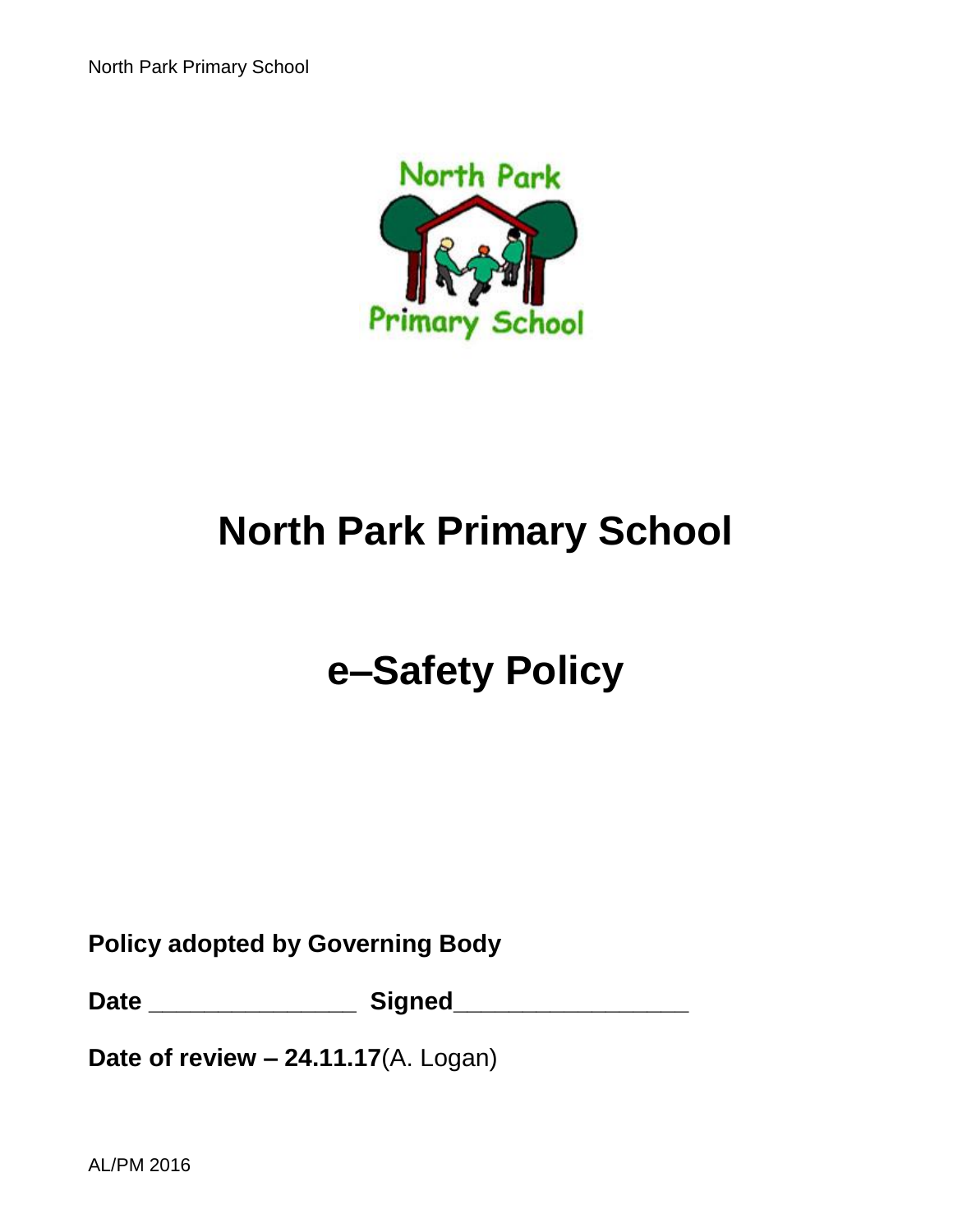#### **Why does our school need an e-Safety Policy?**

In today's society, children, young people and adults interact with technologies such as mobile phones, games consoles and the Internet on a daily basis and experience a wide range of opportunities, attitudes and situations. The exchange of ideas, social interaction and learning opportunities involved are greatly beneficial to all, but can occasionally place children, young people and adults in danger.

e-Safety covers issues relating to children and young people as well as adults and their safe use of the Internet, mobile phones and other electronic communications technologies, both in and out of school. It includes education for all members of the school community on risks and responsibilities and is part of the 'duty of care' which applies to everyone working with children.

Schools and other settings must decide on the right balance between controlling access to the internet and technology, setting rules and boundaries and educating students and staff about responsible use. Schools must be aware that children and staff cannot be completely prevented from being exposed to risks both on and offline. Children should be empowered and educated so that they are equipped with the skills to make safe and responsible decisions as well as to feel able to report any concerns. All members of staff need to be aware of the importance of good e-Safety practice in the classroom in order to educate and protect the children in their care. Members of staff also need to be informed about how to manage their own professional reputation online and demonstrate appropriate online behaviours compatible with their role.

Breaches of an e-Safety policy can and have led to civil, disciplinary and criminal action being taken against staff, pupils and members of the wider school community. It is crucial that all settings are aware of the offline consequences that online actions can have.

Schools must be aware of their legal obligations to safeguard and protect children on and offline and the accountability of these decisions will sit with the Head Teacher and the Governing body.

The e-Safety policy is essential in setting out how the school plans to develop and establish its e-Safety approach and to identify core principles which all members of the school community need to be aware of and understand.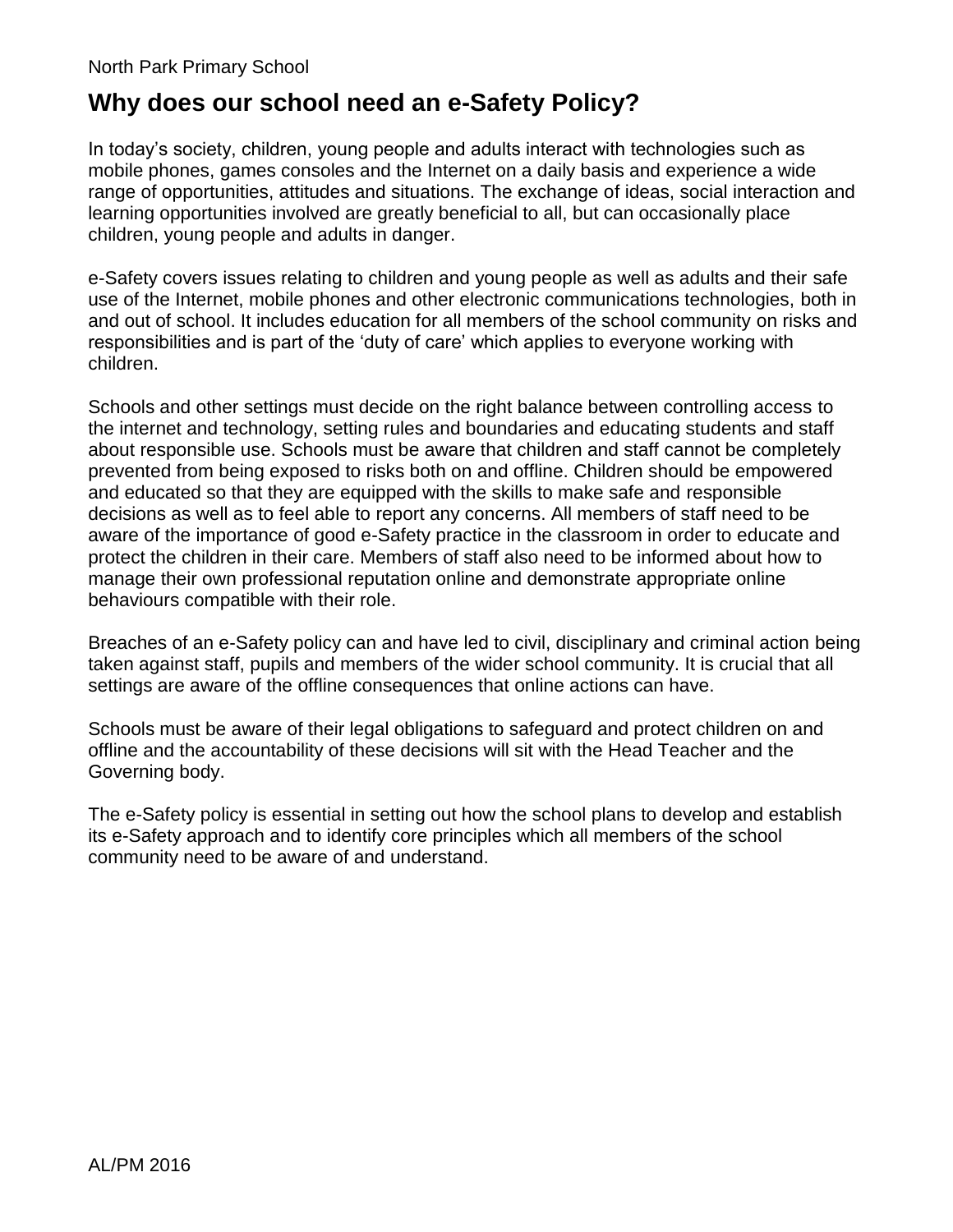# **1.1 Who will write and review the policy?**

- **●** The school has appointed an e–Safety Coordinator (IT Subject Leader) who liaises with the Headteacher.
- **●** The e–Safety Policy and its implementation will be reviewed annually.
- **●** Our e–Safety Policy has been written by the school, building on the DCC e–Safety Policy and government guidance.
- **●** Our School Policy has been agreed by the Senior Leadership Team and approved by governors
- **●** Our school reports on e-safety to the Governors.
- **●** The School has appointed a member of the Governing Body to take lead responsibility for e-Safety

The School e-Safety Coordinator is Mr A Logan

# **1.2 Teaching and learning**

#### 1.2.1 Why is Internet use important?

- **●** Internet use is part of the statutory curriculum and is a necessary tool for learning.
- **●** The Internet is a part of everyday life for education, business and social interaction.
- **●** The school has a duty to provide students with quality Internet access as part of their learning experience.
- **●** Pupils use the Internet widely outside school and need to learn how to evaluate Internet information and to take care of their own safety and security.
- **●** The purpose of Internet use in school is to raise educational standards, to promote pupil achievement, to support the professional work of staff and to enhance the school's management functions.
- **●** Internet access is an entitlement for students who show a responsible and mature approach to its use.

#### 1.2.2 How does Internet use benefit education?

Benefits of using the Internet in education include:

- **●** access to worldwide educational resources including museums and art galleries;
- **●** educational and cultural exchanges between pupils worldwide;
- **●** vocational, social and leisure use in libraries, clubs and at home;
- **●** access to experts in many fields for pupils and staff;
- **●** professional development for staff through access to national developments, educational materials and effective curriculum practice;
- **●** collaboration across networks of schools, support services and professional associations;
- **●** improved access to technical support including remote management of networks and automatic system updates;
- **●** exchange of curriculum and administration data with DCC and DfE;
- **●** access to learning wherever and whenever convenient.

AL/PM 2016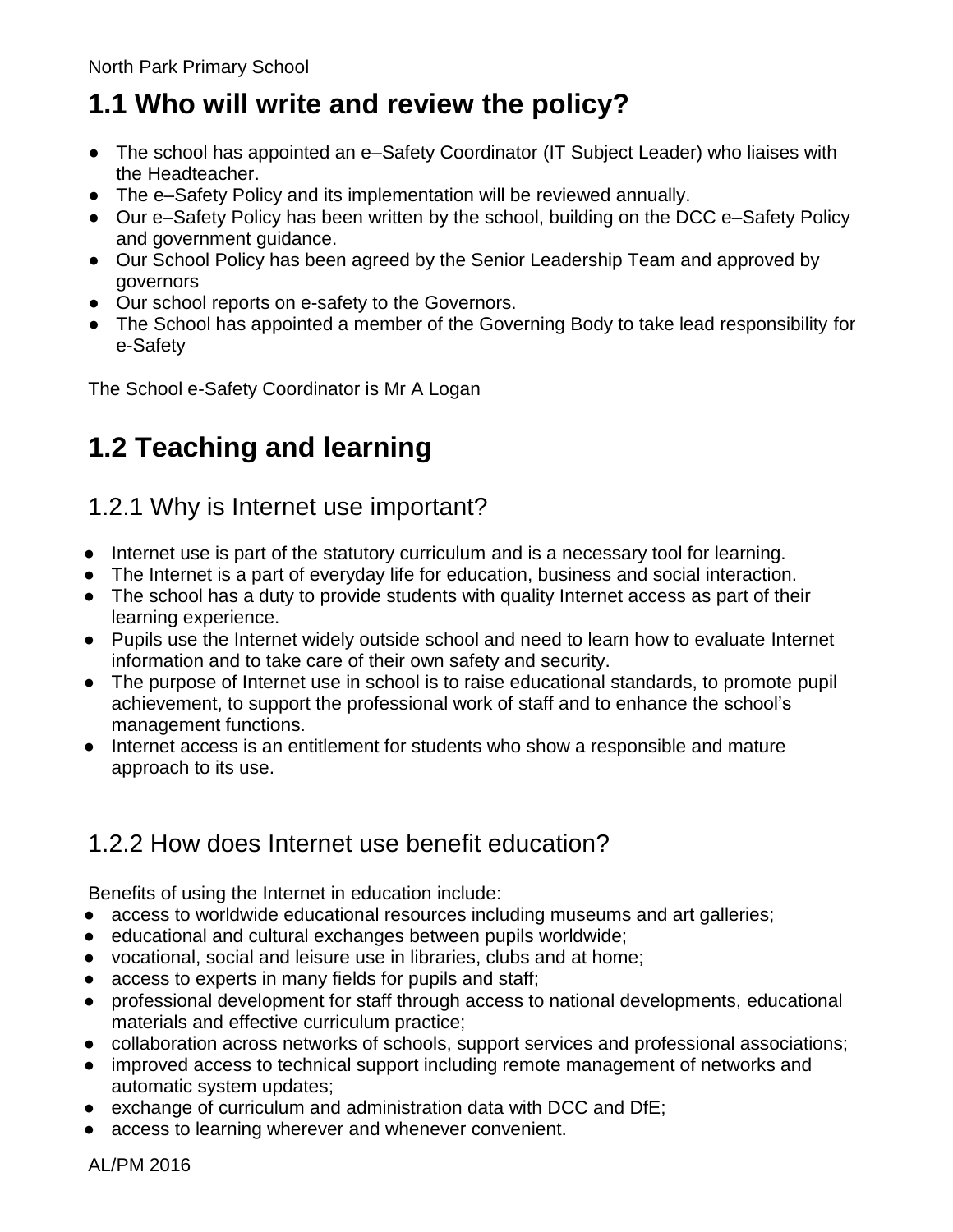#### 1.2.3 How can Internet use enhance learning?

- **●** The school's Internet access will be designed to enhance and extend education.
- **●** Pupils will be taught what Internet use is acceptable and what is not and given clear objectives for Internet use.
- **●** The schools will ensure that the copying and subsequent use of Internet-derived materials by staff and pupils complies with copyright law.
- **●** Staff should guide pupils to online activities that will support the learning outcomes planned for the pupils' age and ability.
- **●** Pupils will be educated in the effective use of the Internet in research, including the skills of knowledge location, retrieval and evaluation.

### 1.2.4 How will pupils learn how to evaluate Internet content?

- **●** Pupils will be taught to be critically aware of the materials they read and shown how to validate information before accepting its accuracy.
- **●** Pupils will be taught to use search engines appropriately for their age.
- **●** The evaluation of online materials is a part of teaching and learning in every subject and will be viewed as a whole-school requirement across the curriculum.

# **1.3 Managing Information Systems**

#### 1.3.1 How will information systems security be maintained?

- **●** The security of the school information systems and users will be reviewed regularly.
- **●** Virus protection will be updated regularly.(ITSS teachnician)
- **●** The school will comply with the terms of the data protection act, and is responsible for registering with the information commissioner's office. [www.ico.gov.uk](http://www.ico.gov.uk/) advice is available from [www.ico.gov.uk/for\\_organisations/sector\\_guides/education.aspx](http://www.ico.gov.uk/for_organisations/sector_guides/education.aspx)
- **●** Personal data sent over the Internet or taken off site will be encrypted.
- **●** Portable media may not used without specific permission followed by an anti-virus / malware scan.
- **●** Unapproved software will not be allowed in work areas or attached to email.
- **●** Files held on the school's network will be regularly checked.
- **●** The ICT coordinator/network manager will review system capacity regularly.
- **●** The use of user logins and passwords to access the school network will be enforced.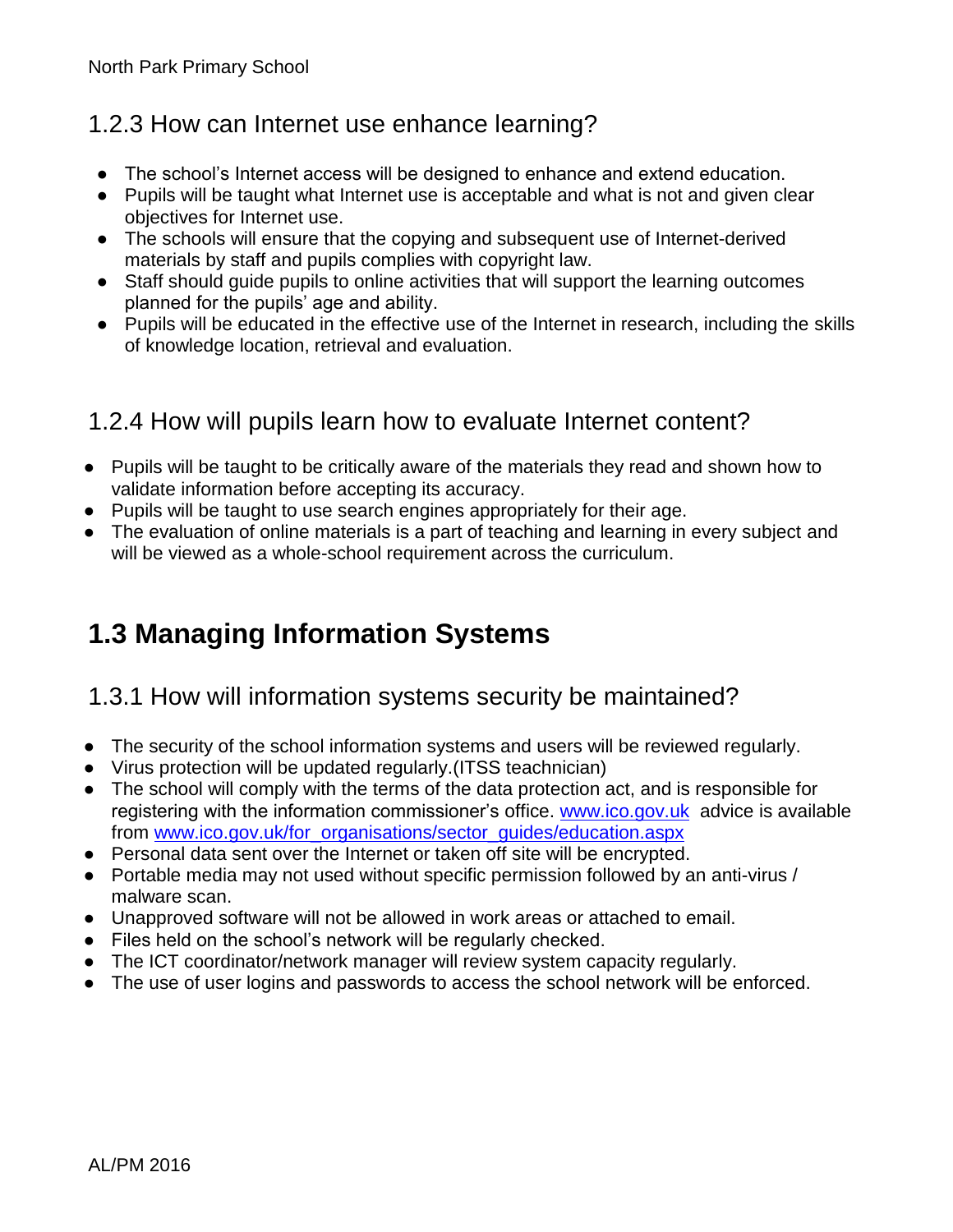#### 1.3.2 How will email be managed?

- **●** Pupils may only use approved email accounts for school purposes.
- **●** Pupils must immediately tell a designated member of staff if they receive offensive email.
- **●** Pupils must not reveal personal details of themselves or others in email communication, or arrange to meet anyone without specific permission from an adult.
- **●** Staff will only use official school provided email accounts to communicate with pupils and parents/carers, as approved by the Senior Leadership Team.
- **●** Excessive social email use can interfere with learning and will be restricted.
- **●** Email sent to external organisations should be written carefully and authorised before sending, in the same way as a letter written on school headed paper would be.
- **●** The forwarding of chain messages is not permitted.
- **●** Schools will have a dedicated email for reporting wellbeing and pastoral issues (Headteacher and secure email), although these will usually be reported in person rather than by email. This inbox will be managed by designated and trained staff.

#### 1.3.3 How will published content be managed?

- **●** The contact details on the website should be the school address, email and telephone number. Staff or pupils' personal information must not be published.
- **●** The head teacher will take overall editorial responsibility for online content published by the school and will ensure that content published is accurate and appropriate.
- **●** The school website will comply with the school's guidelines for publications including respect for intellectual property rights, privacy policies and copyright.

#### 1.3.4 Can pupils' images or work be published?

- **●** Images or videos that include pupils will be selected carefully and will not provide material that could be reused.
- **●** Pupils' full names will not be used anywhere on the website, particularly in association with photographs.
- **●** Written permission from parents or carers will be obtained before images/videos of pupils are electronically published.
- Pupils work can only be published with their permission or the parents.
- Written consent will be kept by the school where pupils' images are used for publicity purposes, until the image is no longer in use.
- The School will have a policy regarding the use of photographic images of children which outlines policies and procedures.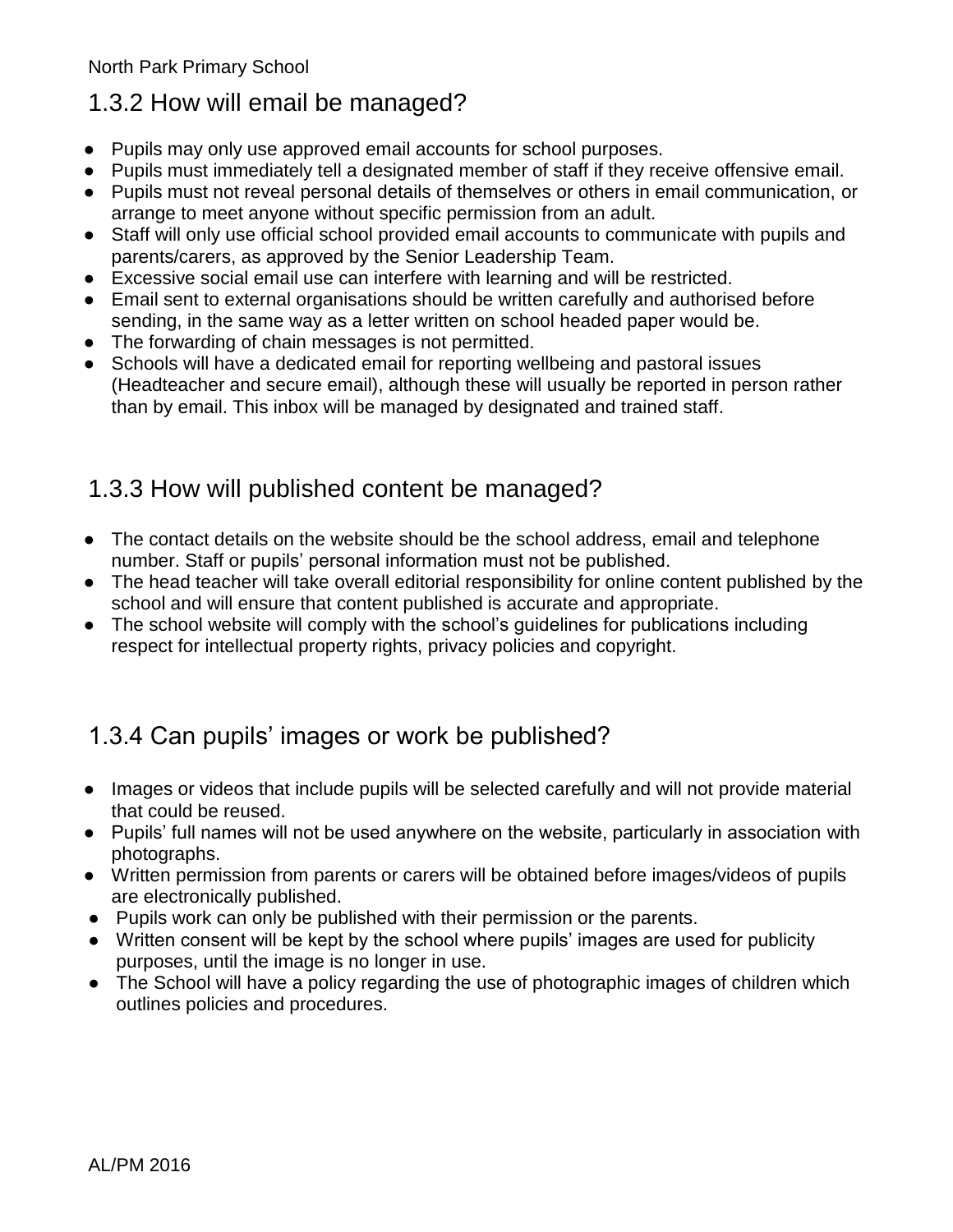#### 1.3.5 How will social networking, social media and personal publishing be managed?

- **●** The school will control access to social media and social networking sites.
- **●** Pupils will be advised never to give out personal details of any kind which may identify them and/or their location. Examples would include real name, address, mobile or landline phone numbers, school attended, IM and email addresses, full names of friends/family, specific interests and clubs etc.
- **●** Staff wishing to use Social Media tools with students as part of the curriculum will risk assess the sites before use and check the sites terms and conditions to ensure the site is age appropriate. Staff will obtain documented consent from the Senior Leadership Team before using Social Media tools in the classroom.
- **●** Staff official blogs or wikis should be password protected and run from the school website with approval from the Senior Leadership Team. Members of staff are advised not to run social network spaces for pupil use on a personal basis.
- **●** Personal publishing will be taught via age appropriate sites that are suitable for educational purposes. They will be moderated by the school where possible.
- **●** Pupils will be advised on security and privacy online and will be encouraged to set passwords, deny access to unknown individuals and to block unwanted communications. Pupil will be encouraged to approve and invite known friends only on social networking sites and to deny access to others by making profiles private.
- **●** All members of the school community are advised not to publish specific and detailed private thoughts, especially those that may be considered threatening, hurtful or defamatory.(Staff and LA Code of Conduct)
- **●** Newsgroups will be blocked unless a specific use is approved.
- **●** Concerns regarding students' use of social networking, social media and personal publishing sites (in or out of school) will be raised with their parents/carers, particularly when concerning students' underage use of sites.
- **●** Staff personal use of social networking, social media and personal publishing sites will be discussed as part of staff induction and safe and professional behaviour will be outlined in the school Acceptable Use Policy.

#### 1.3.6 How will filtering be managed?

- **●** The school's broadband access includes filtering.
- **●** The school has a system in place to make changes to the filter, including deciding who is responsible for authorising changes. Filtering can be changed by the head teacher by contacting the ICT Service desk with their PIN number. However, other staff can be delegated permission to change the filtering by contacting the service desk with a PIN number.
- **●** The school will work with DCC to review filtering
- **●** The school will have a clear procedure for reporting breaches of filtering. All members of the school community (all staff and all pupils) will be aware of this procedure.
- **●** If staff or pupils discover unsuitable sites, the URL will be reported to the School e-Safety Coordinator who will then record the incident and escalate the concern as appropriate.
- **●** The School filtering system will block all sites on the Internet Watch Foundation (IWF) list.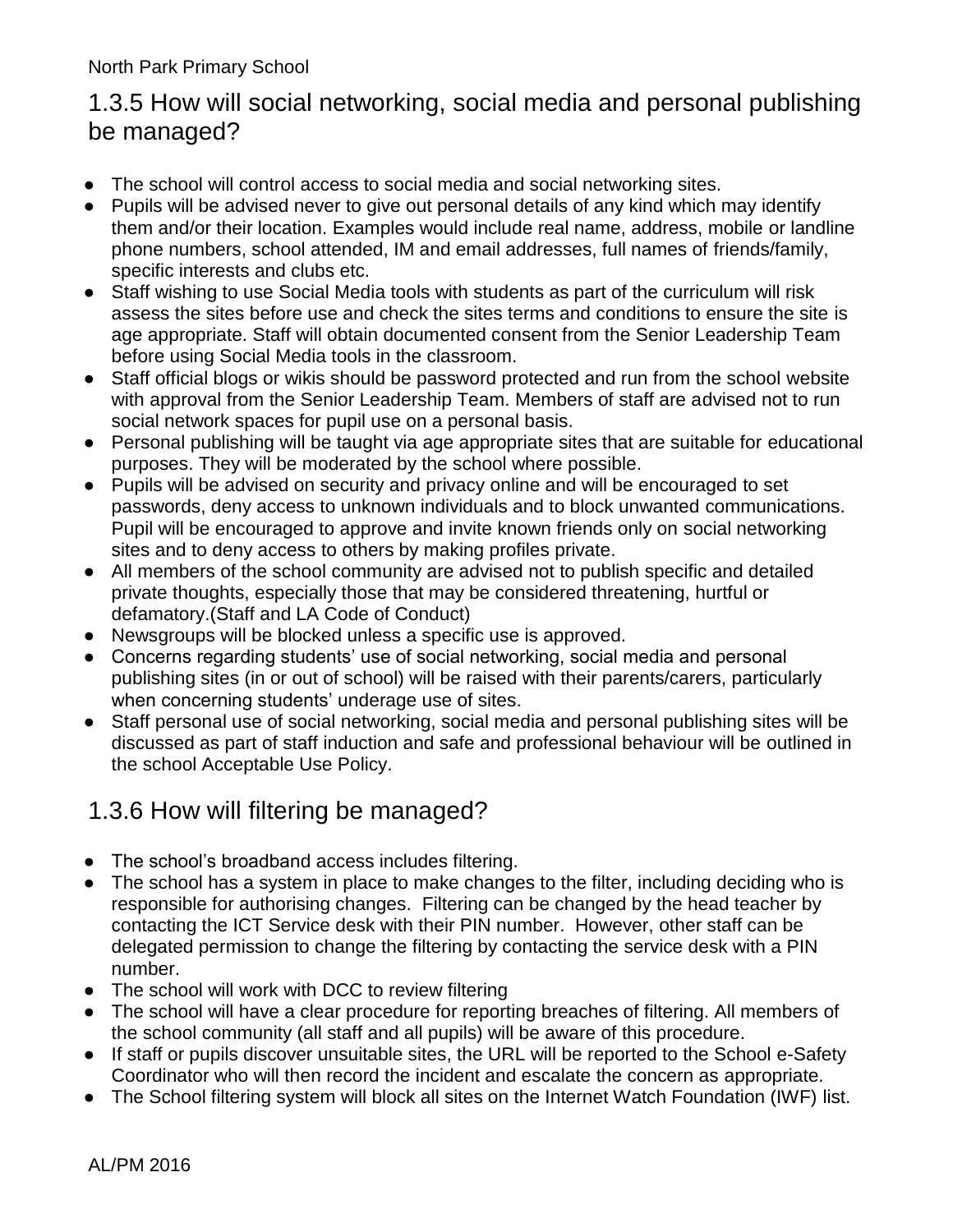- **●** There is an Incident Log to report breaches of filtering or inappropriate content being accessed.
- **●** Changes to the school filtering policy will be risk assessed by staff with educational and technical experience prior to any changes and where appropriate with consent from the Senior Leadership Team.
- **●** The School Senior Leadership Team will ensure that regular checks are made to ensure that the filtering methods selected are effective.
- **●** Any material that the school believes is illegal will be reported to appropriate agencies such as IWF, Durham Police or CEOP
- **●** Children are always supervised when using internet access and the Acceptable Use Policies are in place.
- **●** Internet Safety Rules are displayed, and both children and adults are educated about the risks online.

#### 1.3.7 How will videoconferencing be managed?

School does not currently use vidoeconferencing, but of this is developed in future we will ensure the following:

- **●** All videoconferencing equipment in the classroom must be switched off when not in use and not set to auto answer.
- **●** Videoconferencing contact information will not be put on the school Website.
- **●** The equipment must be secure and if necessary locked away when not in use.
- **●** School videoconferencing equipment will not be taken off school premises without permission.
- **●** Responsibility for the use of the videoconferencing equipment outside school time will be established with care.

#### **Users**

- **●** Pupils will ask permission from a teacher before making or answering a videoconference call.
- **●** Videoconferencing will be supervised appropriately for the pupils' age and ability.
- **●** Parents and carers consent should be obtained prior to children taking part in videoconferences.
- Only key administrators should be given access to videoconferencing administration areas or remote control pages.
- Unique log on and password details for the educational videoconferencing services should only be issued to members of staff and kept secure.

#### **Content**

- When recording a videoconference lesson, written permission should be given by all sites and participants. The reason for the recording must be given and the recording of videoconference should be clear to all parties at the start of the conference. Recorded material shall be stored securely.
- Videoconferencing is a challenging activity with a wide range of learning benefits. Preparation and evaluation are essential to the whole activity.
- If third party materials are to be included, check that recording is acceptable to avoid infringing the third party intellectual property rights.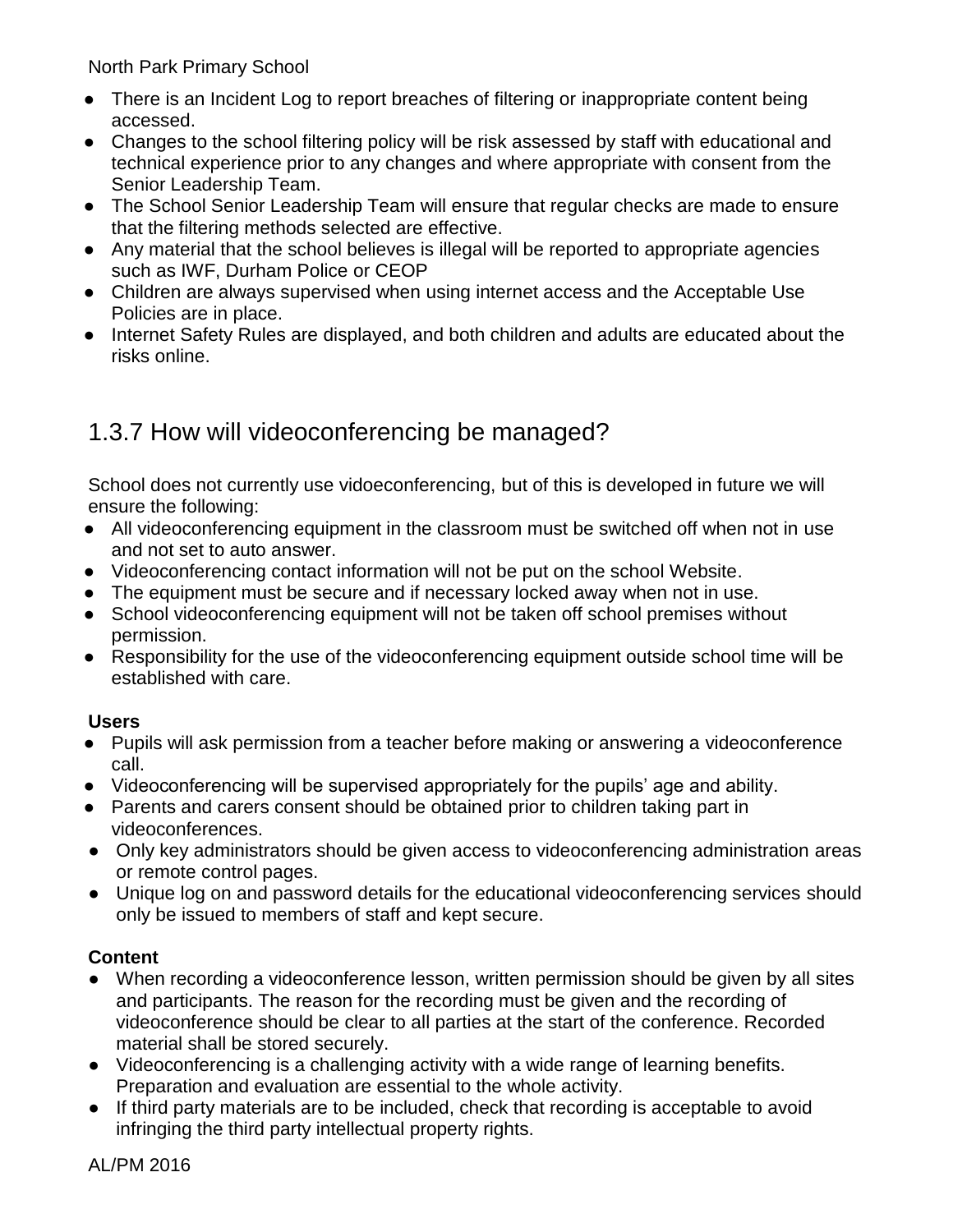● Establish dialogue with other conference participants before taking part in a videoconference. If it is a non-school site it is important to check that they are delivering material that is appropriate for your class.

#### 1.3.8 How are emerging technologies managed?

- **●** Emerging technologies will be examined for educational benefit and a risk assessment will be carried out before use in school is allowed.
- **●** Pupils will be instructed about safe and appropriate use of personal devices both on and off site in accordance with the school Acceptable Use or Mobile Phone Policy.

#### 1.3.9 How should personal data be protected?

**●** Personal data will be recorded, processed, transferred and made available according to the Data Protection Act 1998.

## 1.4 Policy Decisions

#### 1.4.1 How will Internet access be authorised?

- **●** All staff will read and sign the School Acceptable Use Policy before using any school ICT resources.
- Parents will be asked to read the School Acceptable Use Policy for pupil access and discuss it with their child, where appropriate.
- All visitors to the school site who require access to the schools network or internet access will be asked to read and sign an Acceptable Use Policy.
- Parents will be informed that pupils will be provided with supervised Internet access appropriate to their age and ability.
- When considering access for vulnerable members of the school community (such as with children with special education needs) the school will make decisions based on the specific needs and understanding of the pupil(s).

#### 1.4.2 How will risks be assessed?

- **●** The school will take all reasonable precautions to ensure that users access only appropriate material. However, due to the global and connected nature of Internet content, it is not possible to guarantee that access to unsuitable material will never occur via a school computer. Neither the school nor DCC can accept liability for the material accessed, or any consequences resulting from Internet use.
- **●** The school will audit ICT use to establish if the e–Safety policy is adequate and that the implementation of the e–Safety policy is appropriate.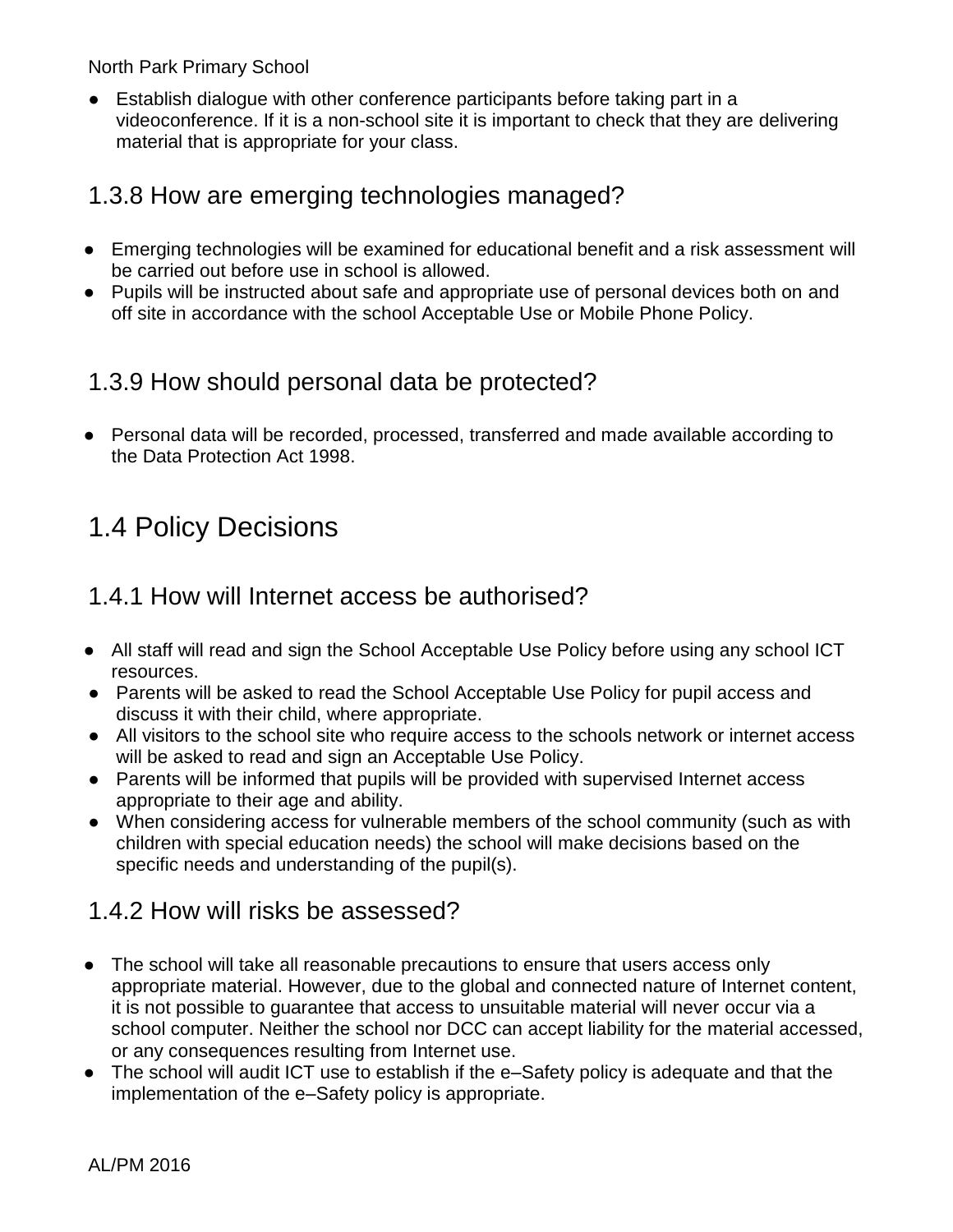- **●** The use of computer systems without permission or for inappropriate purposes could constitute a criminal offence under the Computer Misuse Act 1990 and breaches will be reported to Kent Police.
- **●** Methods to identify, assess and minimise risks will be reviewed regularly.

#### 1.4.3 How will the school respond to any incidents of concern?

- All members of the school community will be informed about the procedure for reporting e-Safety concerns (such as breaches of filtering, cyberbullying, illegal content etc).
- The e-Safety Coordinator will record all reported incidents and actions taken in the School e-Safety incident log and other in any relevant areas e.g. Bullying or Child protection log.
- The Designated Child Protection Coordinator will be informed of any e-Safety incidents involving Child Protection concerns, which will then be escalated appropriately.
- The school will manage e-Safety incidents in accordance with the school discipline/ behaviour policy where appropriate.
- The school will inform parents/carers of any incidents of concerns as and when required.
- After any investigations are completed, the school will debrief, identify lessons learnt and implement any changes required.
- Where there is cause for concern or fear that illegal activity has taken place or is taking place then the school will contact the Children's Safeguard Team or e-Safety officer and escalate the concern to the Police
- If the school is unsure how to proceed with any incidents of concern, then the incident may be escalated to the Area Children's Officer or the County e-Safety Officer.
- If an incident of concern needs to be passed beyond the school then the concern will be escalated to the e-Safety officer to communicate to other school in Durham

#### 1.4.4 How will e–Safety complaints be handled?

- **●** Complaints about Internet misuse will be dealt with under the School's complaints procedure.
- **●** Any complaint about staff misuse will be referred to the head teacher.
- **●** All e–Safety complaints and incidents will be recorded by the school, including any actions taken.
- **●** Pupils and parents will be informed of the complaints procedure.
- **●** Parents and pupils will need to work in partnership with the school to resolve issues.
- **●** All members of the school community will need to be aware of the importance of confidentiality and the need to follow the official school procedures for reporting concerns.
- **●** Discussions will be held with the local Police Safer Schools Partnership Coordinators and/or Children's Safeguard Team to establish procedures for handling potentially illegal issues.
- **●** Any issues (including sanctions) will be dealt with according to the school's disciplinary, behaviour and child protection procedures.
- **●** All members of the school community will be reminded about safe and appropriate behaviour online and the importance of not posting any content, comments, images or videos online which cause harm, distress or offence to any other members of the school community.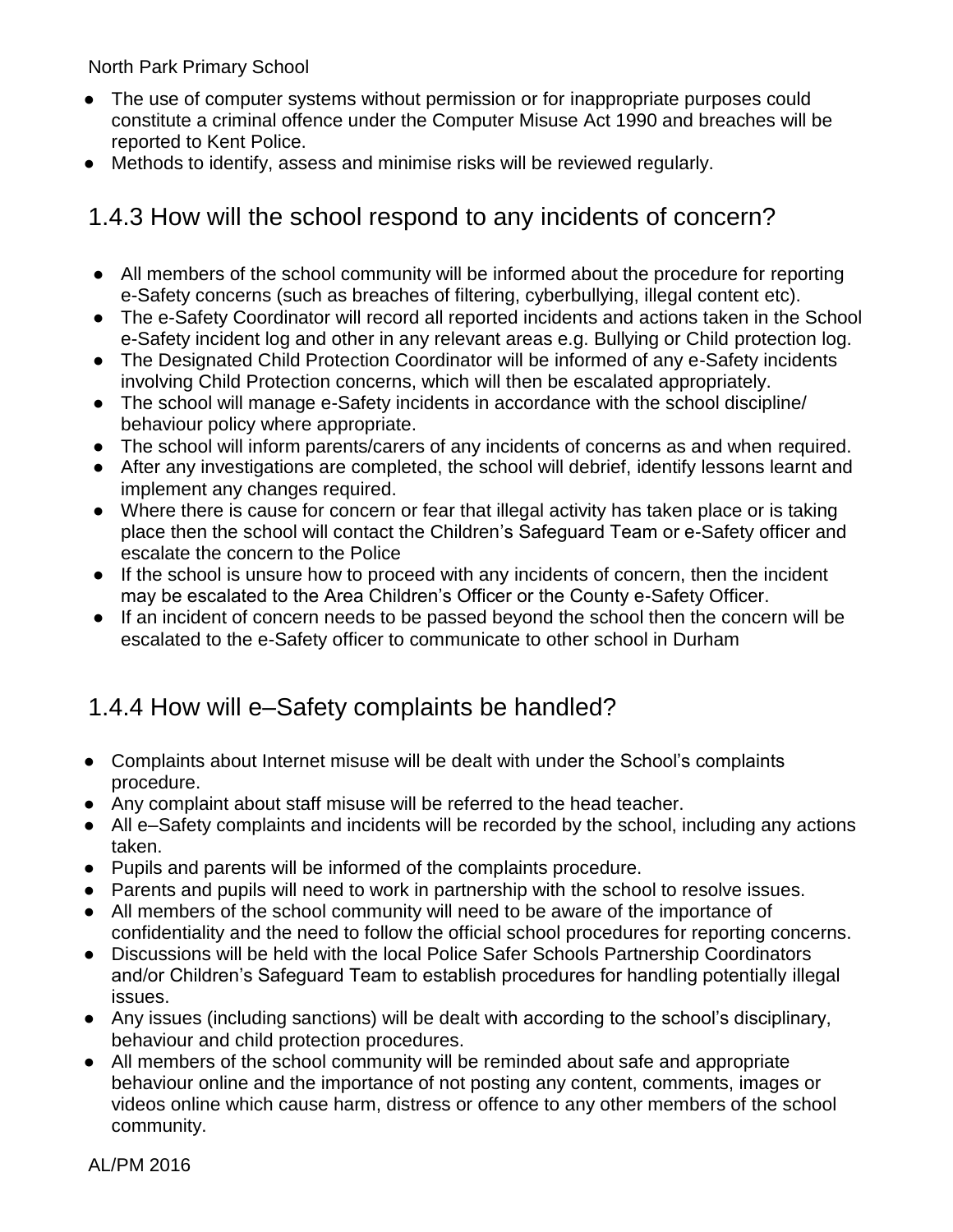### 1.4.5 How is the Internet used across the community?

- The school will liaise with local organisations to establish a common approach to e– Safety.
- The school will be sensitive to Internet-related issues experienced by pupils out of school, e.g. social networking sites, and offer appropriate advice.
- The school will provide appropriate levels of supervision for students who use the internet and technology whilst on the school site.
- The school will provide an AUP for any guest who needs to access the school computer system or internet on site.

## 1.4.6 How will Cyberbullying be managed?

- **●** Cyberbullying (along with all other forms of bullying) of any member of the school community will not be tolerated. Full details are set out in the school's policy on antibullying and behaviour.
- **●** There are clear procedures in place to support anyone in the school community affected by cyberbullying.
- **●** All incidents of cyberbullying reported to the school will be recorded.
- **●** There will be clear procedures in place to investigate incidents or allegations of Cyberbullying.
- **●** Pupils, staff and parents/carers will be advised to keep a record of the bullying as evidence.
- **●** The school will take steps to identify the bully, where possible and appropriate. This may include examining school system logs, identifying and interviewing possible witnesses, and contacting the service provider and the police, if necessary.
- **●** Pupils, staff and parents/carers will be required to work with the school to support the approach to cyberbullying and the school's e-Safety ethos.
- **●** Sanctions for those involved in cyberbullying may include:
	- The bully will be asked to remove any material deemed to be inappropriate or a service provider may be contacted to remove content if the bully refuses or is unable to delete content.
	- Internet access may be suspended at school for the user for a period of time. Other sanctions for pupils and staff may also be used in accordance to the schools antibullying, behaviour policy or Acceptable Use Policy.
	- **Parent/carers of pupils will be informed.**
	- **The Police will be contacted if a criminal offence is suspected.**

#### 1.4.7 How will Learning Platforms be managed?

- **●** SLT and staff will regularly monitor the usage of the LP by pupils and staff in all areas, in particular message and communication tools and publishing facilities.
- **●** Pupils/staff will be advised about acceptable conduct and use when using the LP.

AL/PM 2016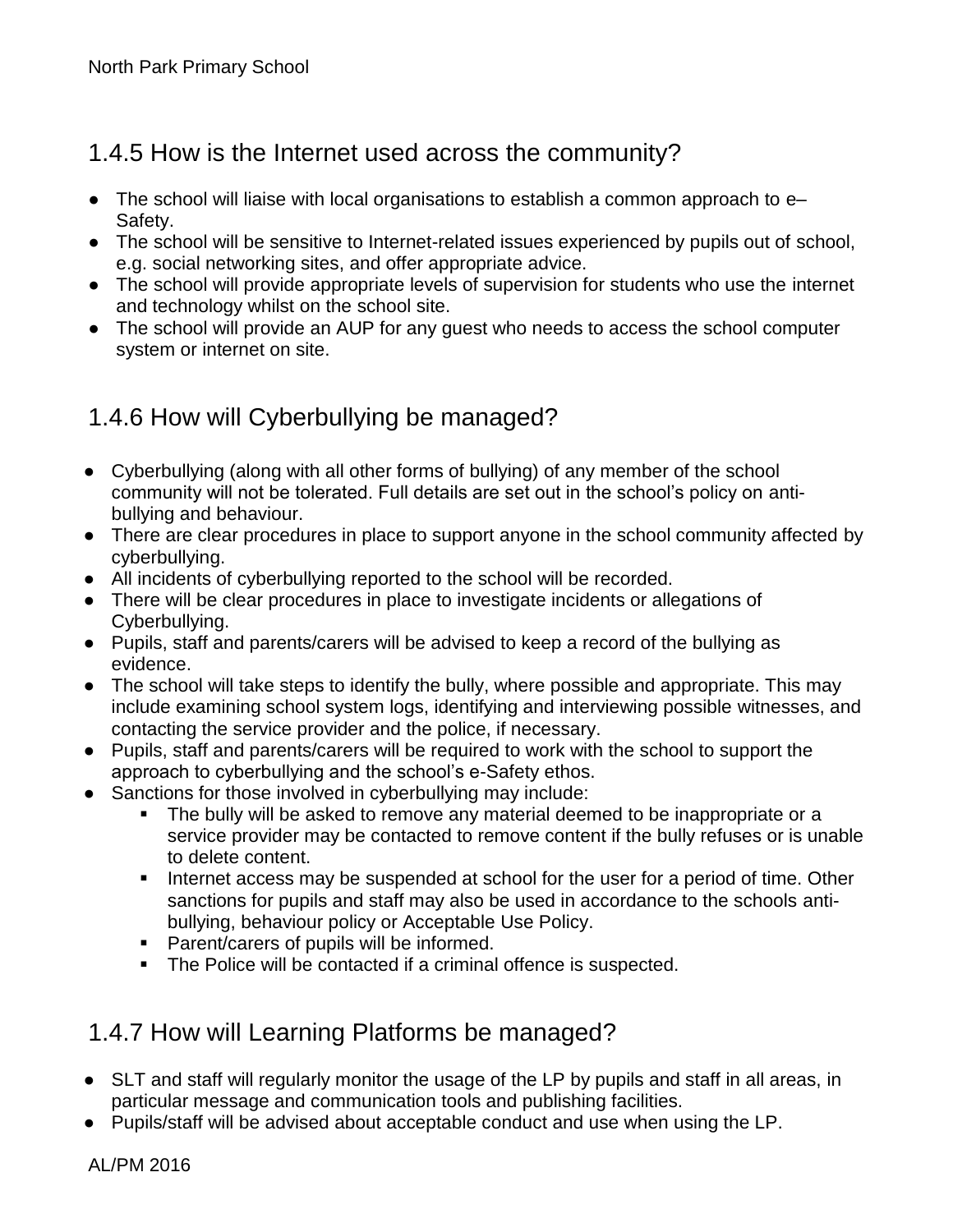- **●** Only members of the current pupil, parent/carers and staff community will have access to the LP.
- **●** All users will be mindful of copyright issues and will only upload appropriate content onto the LP.
- **●** When staff, pupils etc leave the school their account or rights to specific school areas will be disabled or transferred to their new establishment.
- **●** Any concerns about content on the LP may be recorded and dealt with in the following ways:
	- a) The user will be asked to remove any material deemed to be inappropriate or offensive.
	- b) The material will be removed by the site administrator if the user does not comply.
	- c) Access to the LP for the user may be suspended.
	- d) The user will need to discuss the issues with a member of SLT before reinstatement.
	- e) A pupil's parent/carer may be informed.
- **●** A visitor may be invited onto the LP by a member of the SLT. In this instance there may be an agreed focus or a limited time slot.
- **●** Pupils may require editorial approval from a member of staff. This may be given to the pupil to fulfil a specific aim and may have a limited time frame.

#### 1.4.8 How will mobile phones and personal devices be managed?

- **●** The use of mobile phones and other personal devices by students and staff in school will be decided by the school and covered in the school Acceptable Use or Mobile Phone Policies.
- **●** The sending of abusive or inappropriate messages or content via mobile phones or personal devices is forbidden by any member of the school community and any breaches will be dealt with as part of the school discipline/behaviour policy.
- **●** School staff may confiscate a phone or device if they believe it is being used to contravene the schools behaviour or bullying policy. The phone or device might be searched by the Senior Leadership team with the consent of the pupil or parent/carer. If there is suspicion that the material on the mobile may provide evidence relating to a criminal offence the phone will be handed over to the police for further investigation.
- **●** Mobile phones and personal devices will not be used during lessons or formal school time. They should be switched off at all times.
- **●** Mobile phones will not be used during lessons or formal school time unless as part of an approved and directed curriculum based activity with consent from a member of staff.
- **●** The Bluetooth function of a mobile phone should be switched off at all times and not be used to send images or files to other mobile phones.
- **●** Electronic devices of all kinds that are brought in to school are the responsibility of the user. The school accepts no responsibility for the loss, theft or damage of such items. Nor will the school accept responsibility for any adverse health effects caused by any such devices either potential or actual.
- **●** Mobile phones and personal devices are not permitted to be used in certain areas within the school site such as changing rooms, toilets and swimming pools.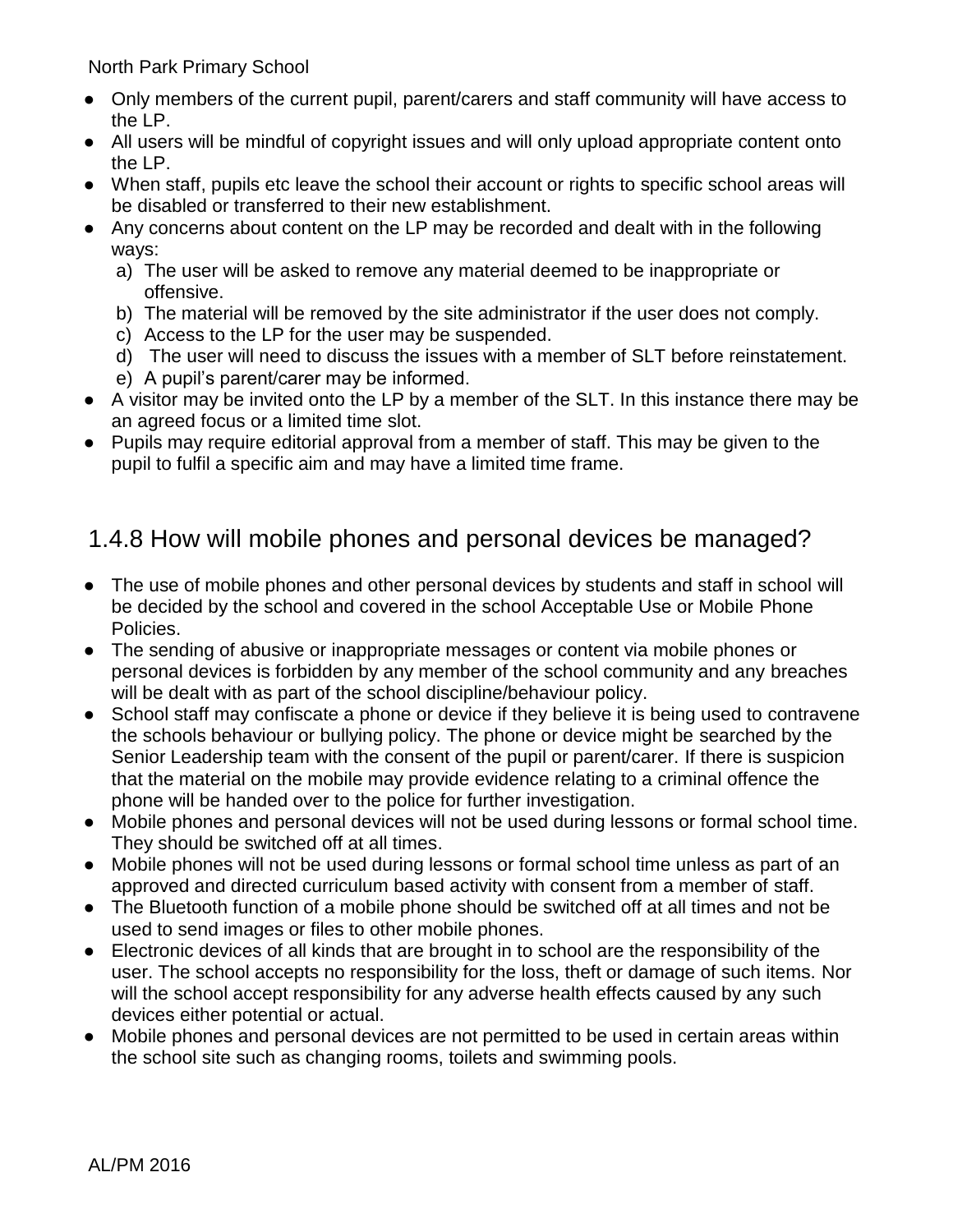#### **Pupils Use of Personal Devices**

**●** If a pupil is found to have a mobile phone in school it will be removed and placed in the school office for collection at home time.

#### **Staff Use of Personal Devices**

- Staff are not permitted to use their own personal phones or devices for contacting children, young people and their families within or outside of the setting in a professional capacity.
- Staff will be issued with a school phone where contact with pupils or parents/carers is required.
- Mobile Phone and devices will be switched off or switched to 'silent' mode, Bluetooth communication should be "hidden" or switched off and mobile phones or devices will not be used during teaching periods unless permission has been given by a member of Senior Leadership Team in emergency circumstances.
- If members of staff have an educational reason to allow children to use mobile phones or personal device as part of an educational activity then it will only take place when approved by the Senior Leadership Team.
- Staff should not use personal devices such as mobile phones or cameras to take photos or videos of pupils and will only use work-provided equipment for this purpose.
- If a member of staff breaches the school policy then disciplinary action may be taken.

## 1.5 Communication Policy

#### 1.5.1 How will the policy be introduced to pupils?

- **●** All users will be informed that network and Internet use will be monitored.
- **●** An e–Safety training programme will be established across the school to raise the awareness and importance of safe and responsible internet use amongst pupils.
- Pupil instruction regarding responsible and safe use will precede Internet access.
- An e–Safety module will be included in the PSHE, Citizenship and/or ICT programmes covering both safe school and home use.
- e–Safety training will be part of the transition programme across the Key Stages and when moving between establishments.
- e-Safety rules or copies of the student Acceptable Use Policy will be posted in all rooms with Internet access.
- Safe and responsible use of the Internet and technology will be reinforced across the curriculum and subject areas.
- Particular attention to e-Safety education will be given where pupils are considered to be vulnerable.

Useful e–Safety programmes include:

- **Think U Know: [www.thinkuknow.co.uk](http://www.thinkuknow.co.uk/)**
- **Childnet: [www.childnet.com](http://www.childnet.com/)**
- Kidsmart: [www.kidsmart.org.uk](http://www.kidsmart.org.uk/)
- **Orange Education: [www.orange.co.uk/education](http://www.orange.co.uk/education)**
- Safe: [www.safesocialnetworking.org](http://www.safesocialnetworking.org/)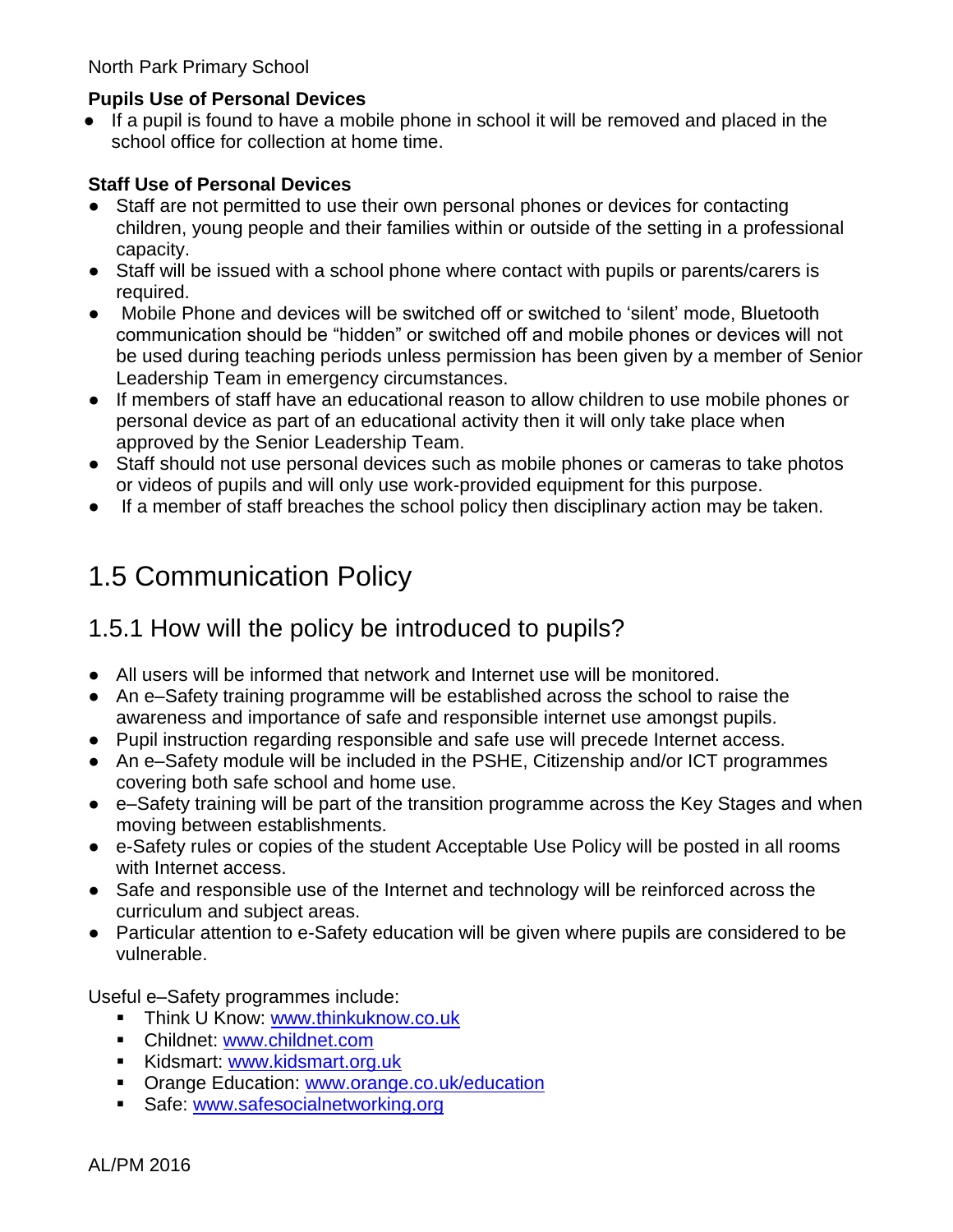### 1.5.2 How will the policy be discussed with staff?

- **●** The e–Safety Policy will be formally provided to and discussed with all members of staff.
- **●** To protect all staff and pupils, the school will implement Acceptable Use Policies.
- **●** Staff will be made aware that Internet traffic can be monitored and traced to the individual user. Discretion and professional conduct is essential.
- **●** Up-to-date and appropriate staff training in safe and responsible Internet use, both professionally and personally, will be provided for all members of staff.
- **●** Staff who manage filtering systems or monitor ICT use will be supervised by the Senior Leadership Team and have clear procedures for reporting issues.
- **●** The School will highlight useful online tools which staff should use with children in the classroom. These tools will vary according to the age and ability of the pupils.
- **●** All members of staff will be made aware that their online conduct out of school could have an impact on their role and reputation within school. Civil, legal or disciplinary action could be taken if they are found to bring the profession or institution into disrepute, or if something is felt to have undermined confidence in their professional abilities.

#### 1.5.3 How will parents' support be enlisted?

- **●** Parents' attention will be drawn to the school e–Safety Policy in newsletters, the school prospectus and on the school website.
- **●** A partnership approach to e-Safety at home and at school with parents will be encouraged.
- **●** Parents will be requested to sign an e–Safety/Internet agreement as part of the Home School Agreement.
- **●** Parents will be encouraged to read the school Acceptable Use Policy for pupils and discuss its implications with their children.
- **●** Information and guidance for parents on e–Safety will be made available to parents I a variety of formats.
- **●** Advice on useful resources and websites, filtering systems and educational and leisure activities which include responsible use of the Internet will be made available to parents.
- **●** Interested parents will be referred to organisations listed in the "e–Safety Contacts and References section".